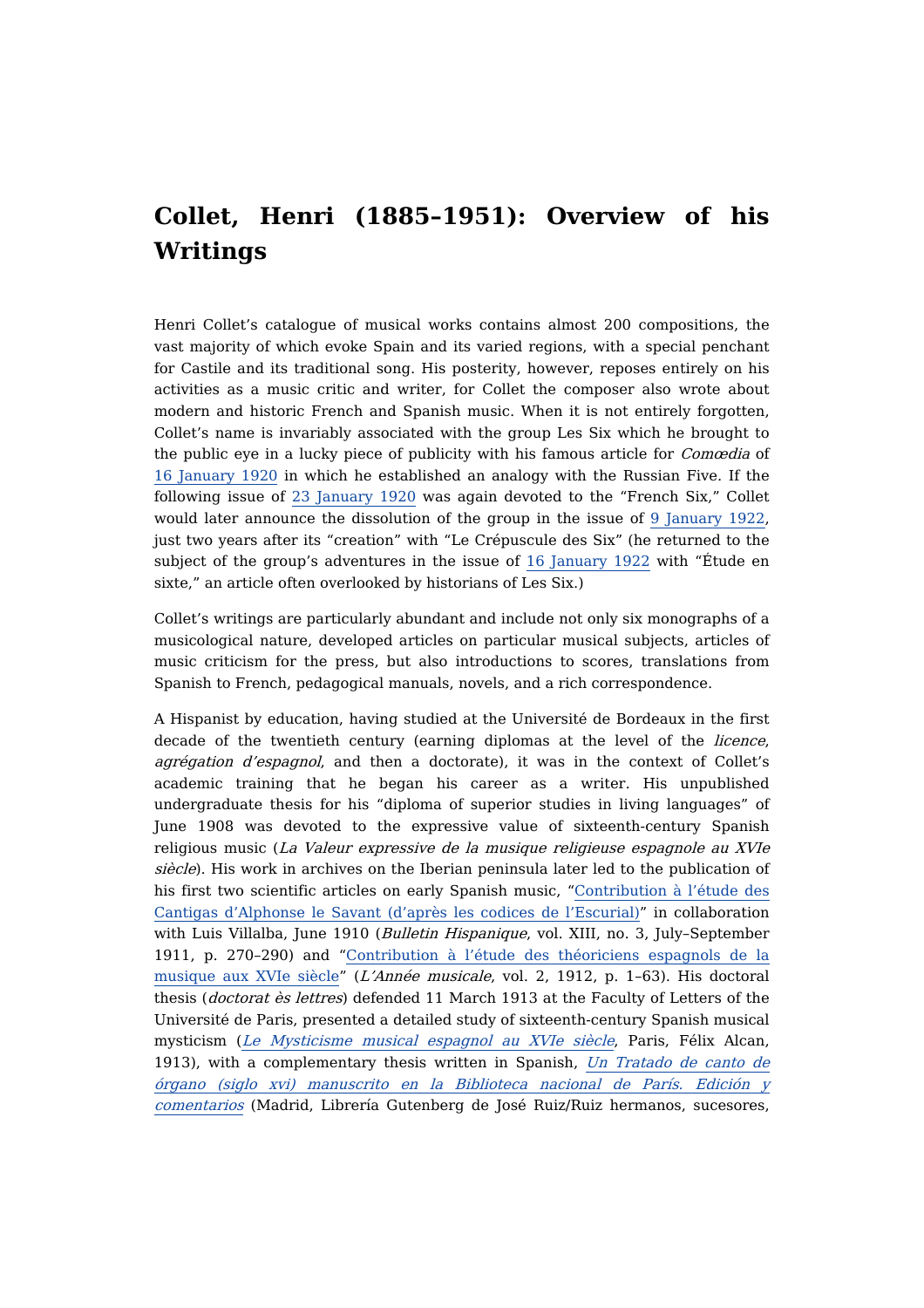1913). Collet's monograph, [Victoria](https://dicteco.huma-num.fr/fr/book/2365) (Paris, Félix Alcan, 1914) is a revised version of the last chapter (chapter IX) of his doctoral thesis in a less technical, more romantic literary style aiming at a broader readership.

Collet's work on "modern" Spanish music formed a second part of his musicological output, offering pioneering studies in the domain, notably in the Francophone context. It began with two long and [significant](https://dicteco.huma-num.fr/fr/article/45256) articles, "La Musique espagnole moderne," published in two parts (Bulletin français de la S.I.M., IV/3, 15 March 1908, p. 272–290, and IV/9, 15 September 1908, p. 951–989), and "Espagne. Le XIXe siècle. Deuxième partie: la [renaissance](https://dicteco.huma-num.fr/fr/workchapter/45268) musicale," a text dated "November 1919" for the Encyclopédie de la musique et dictionnaire du Conservatoire published under the direction of Albert Lavignac and Lionel de Laurencie, Paris, Delagrave, 1920, p. 2470–2484). Following the very succinct Albéniz et [Granados](https://dicteco.huma-num.fr/fr/book/2366) (Paris, Félix Alcan, 1926), L'Essor de la musique [espagnole](https://dicteco.huma-num.fr/fr/book/2366) au XXe siècle (Paris, Éditions Max Eschig, 1929) offers a synthetic panorama of the currents, "regional schools," aesthetics, composers, and musicians of Spain from the end of the nineteenth century to the first quarter of the twentieth century. The latter work received the Institute's prize in Hispanic studies for 1929 and can be directly compared to La Música contemporánea en España by Collet's Spanish colleague Adolfo Salazar (Madrid, Ediciones La Nave, 1930), which also received a prize from the Institute.

Alongside his articles and monographs devoted to Spanish music, Collet wrote a book on [Saint-Saëns's](https://dicteco.huma-num.fr/fr/book/45277) Samson and Dalila (Paris, Éditions Paul Mellottée, in the collection "Les [chefs-d'œuvre](https://dicteco.huma-num.fr/fr/workchapter/45285) de la musique expliqués," 1922), a short text, "Saint-Saëns (1835-1921)" in Les Musiciens célèbres directed by Jean Lacroix (Geneva and Paris, Éditions d'art Lucien Mazenod, 1946, p. 258–259), as well as a dozen introductory notes to pocket scores published by Heugel (Berlioz, Le Carnaval romain Overture, and the "Trois pièces d'orchestre" from La Damnation de Faust; Brahms, Symphonies nos. 2 and 4; Liszt, Les Préludes; Schumann, Symphonies nos. 1, 3, and 4; Wagner, Prelude to Die Meistersinger von Nürnberg, Siegfried Idyll, Overture to Tannhäuser, Prelude and Death of Isolde from Tristan und Isolde).

In his activity as a music critic Collet covered concerts of French and Spanish contemporary music given in France (Paris, specifically) and in Spain and on particular works by composers from both sides of the Pyrenees written in both French and Spanish, making him a privileged witness of the period from 1907 to 1950. Apart from numerous and more or less punctual contributions to  $L'Ann\acute{e}e$ musicale, the Bulletin hispanique, Le Courrier des Arts et des Lettres, Le Courrier musical, L'Espagne, España y América, Europa, Gaceta musical, Le Guide du Concert, Hispania, Illusions, Les Langues modernes, Lyrica, Musicografía, Musique et Radio, Les Nouvelles musicales, Nuestro tiempo, L'Opinion, the Revista musical catalana, the Revista musical (Bilbao), the Revue de l'Enseignement français hors de France, the Revue du Comité France-Espagne, the Revue musicale, etc., Collet principally worked as a music critic for three journals : the Bulletin français de la S.I.M., which began from its issue 11 of November 1909, S.I.M. Revue musicale mensuelle (1908–1911); Comœdia (in the column "La musique chez soi" founded by Louis Laloy in 1913, from 2 October 1919 to 11 September 1921, feuilleton CXXXIII, after an initial independent article "Ce qu'est l'Orfeo [Catala,"](https://dicteco.huma-num.fr/fr/article/45291) in the issue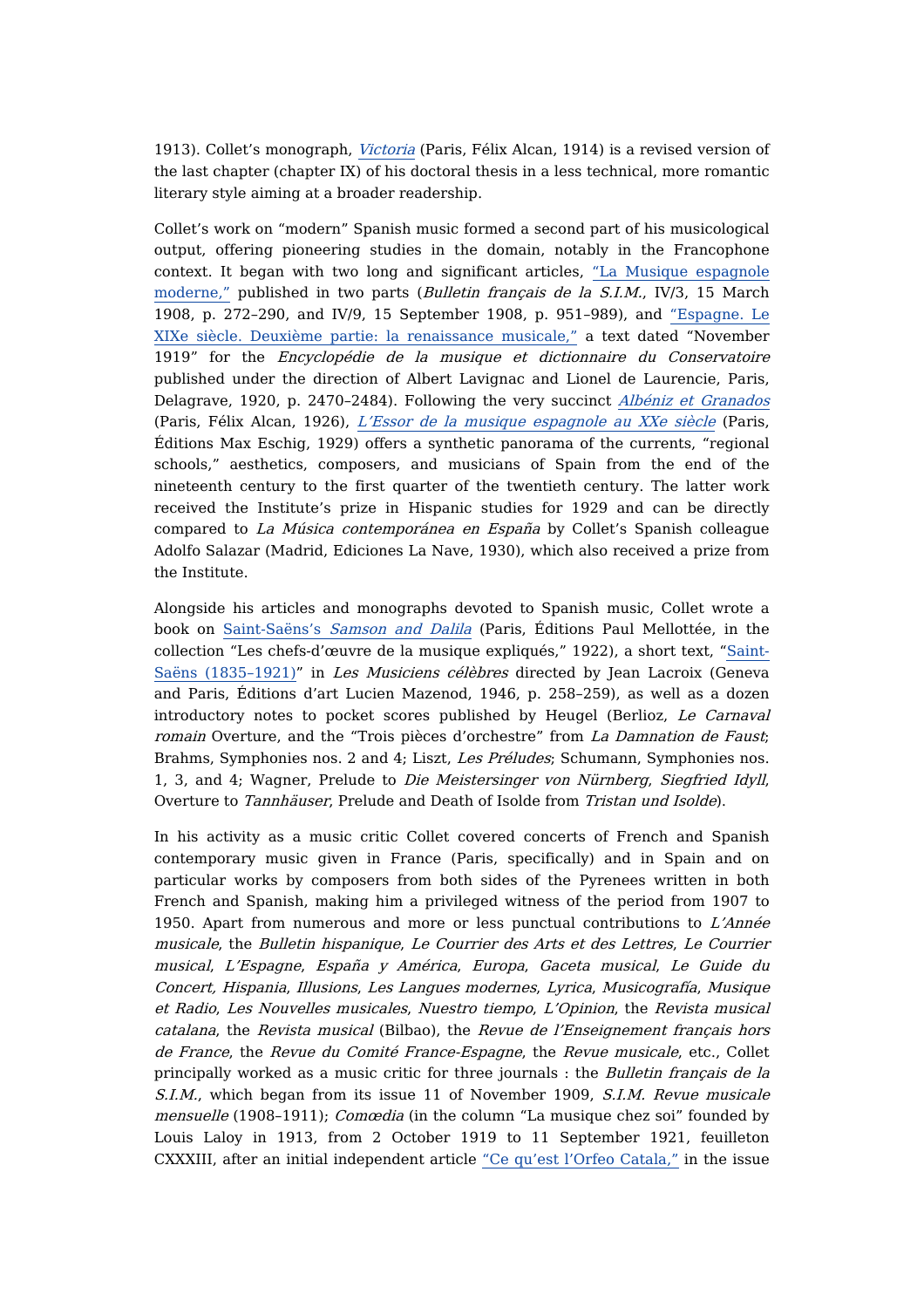of 10 June 1914); and Le Ménestrel (after many articles and columns beginning 18 March 1921, Collet later became the interim columnist replacing Raoul Laparra for the column "Espagne" under "Mouvement musical à l'Étranger" from 20 April 1928 to 6 December 1929, later becoming the official columnist for this section from 13 December 1929 to 22 March 1940).

Beyond this rich output as a music writer and critic, it is also necessary to mention Collet's publications in relation to his professional activity as a Spanish teacher (in Paris, at the École Lavoisier, and later at the Collège Chaptal, but also at the École normale supérieure of [Fontenay-aux-Roses,](https://dicteco.huma-num.fr/fr/book/45295) and the H.E.C.) and translator: Les Auteurs espagnols du programme, Brevet Supérieur 1914-1917 (Paris, Delagrave, 1914), Méthode active de langue [espagnole](https://dicteco.huma-num.fr/fr/book/2371) (Paris, Delagrave, 1920), Œuvres choisies de Cervantès, for which he offered his own translation and [introduction](https://dicteco.huma-num.fr/fr/book/45305) (Paris, Armand Colin, 1920), as well as the French translation, with Maurice Perrin of José María de Pereda's novel Dans la [montagne](https://dicteco.huma-num.fr/fr/book/45320) (Peñas arriba) (Paris, Delagrave, 1918). Collet also translated many vocal works by Spanish composers to French, notably for the Parisian publishers Max Eschig (Trois Chants basques, Father Donostia; Dos Canciones, Ernesto Halffter; Tres Cantigas de Alphonse X, Antonio Martínez Palacios; Dix Noëls espagnols and Vingt Chants populaires espagnols, the latter in two volumes, Joaquín Nin; De Castilla, Carlos Pedrell; Six Mélodies populaires espagnoles, Emiliana Zubeldia; etc.), Rouart et Lerolle (Trois Chansons, Joaquín Rodrigo), and E. Demets (Rima, Joaquín Turina). In 1929 he even published a novel, L'Île de [Barataria](https://dicteco.huma-num.fr/fr/book/2368) (Paris, Albin Michel) based on a passage from Cervantes's Don Quixote which received the Prix national de littérature of 1929.

Finally, Henri Collet left behind many unpublished manuscripts and a rich correspondence (letters to and from Collet), memoirs (in two volumes), teaching notes (notably classes on Spanish "folklore" and polyphony for classes given at the Institut Hispanique de Paris in the 1930s), novels (Un Chirurgien, Gazul ou la clef de Cordoue, La Lumières sur les tombeaux), a Catalogue des livres de la bibliothèque de Henri Collet, etc. Most of these manuscripts belong to the private archives of the Clostre-Collet family (Paris) and certain letters from the composer are held in the collections of archives and libraries like the Archivo Manuel de Falla (Grenada, Spain), the Biblioteca de Catalunya (Barcelona, Spain) or in the Music, Opera, and Manuscript Departments of the Bibliothèque nationale de France (Paris). I edited, presented and annotated a selection of letters between Collet and his future brother-in-law Georges Baudin from 1907–1908, an exchange which offers an idea of Collet's life as a student in Spain where he was deeply engaged in his doctoral research (Henri Collet, un étudiant français en [Espagne](https://dicteco.huma-num.fr/fr/anthology/45327), letters from Henri Collet to Georges Baudin, chosen, presented and annotated by Stéphan Etcharry, Montrem, Les Amis de la musique française, 2005).

Stéphan Etcharry

08/12/2019

Trans. Christopher Murray